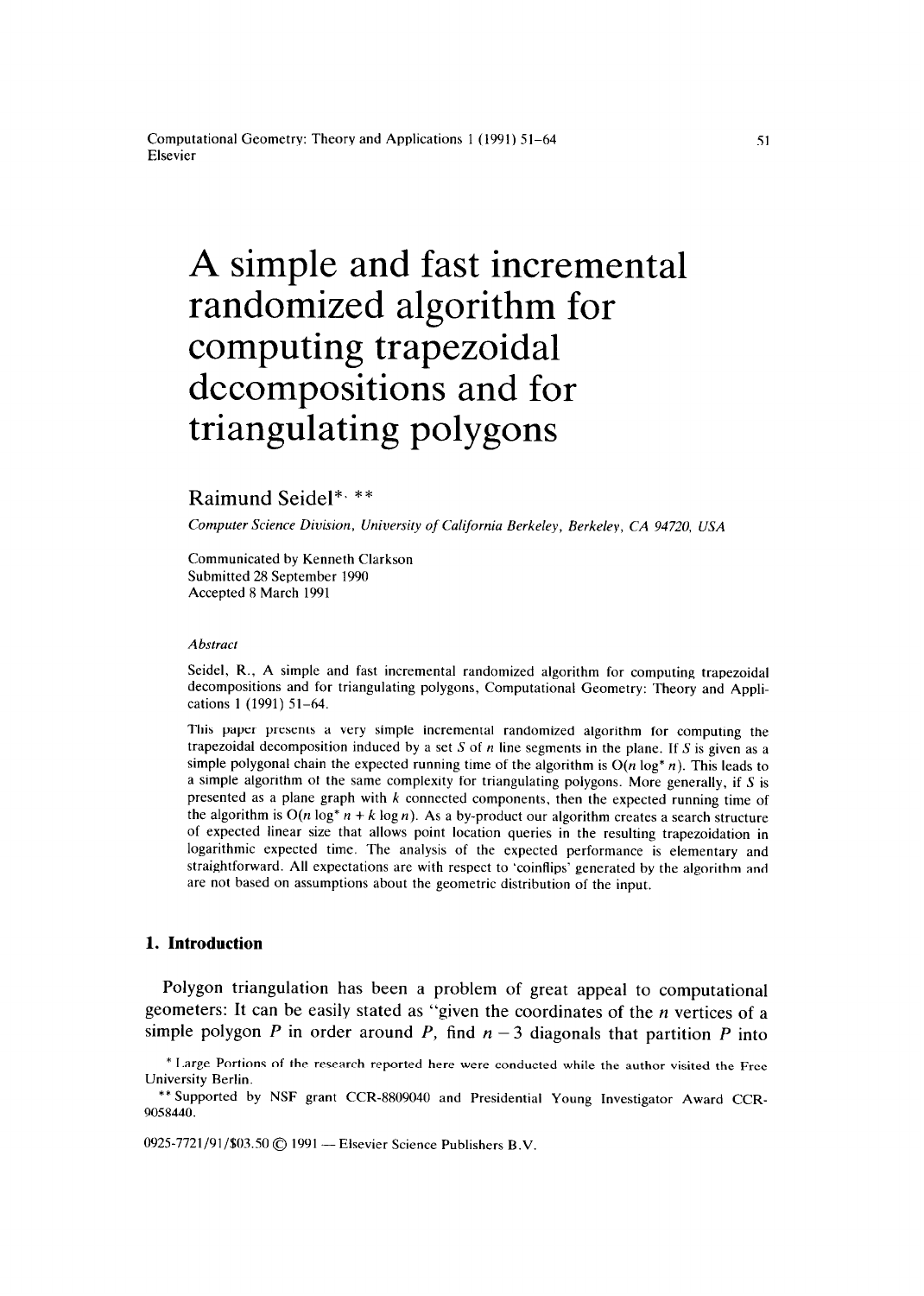$n-2$  triangles;" it is of importance in various application areas; and finally, the actual computational complexity of the problem remained unresolved for more than a decade until very recently.

A brief history: Garey et al. [7] were the first to publish an  $O(n \log n)$ algorithm based on sweeping in 1978. Four years later another algorithm with the same complexity was published by Chazelle [1]. The  $O(n \log n)$  bound was then improved to bounds of the form  $O(n \log C_p)$ , where  $C_p$  is a 'shape' parameter no bigger than  $n$  that depends on the polygon  $P$  to be triangulated (for instance the number of reflex vertices [6,8], or the 'sinuosity' of *P* [3]). On a different front an ever-increasing class of polygons were shown to be triangulatable in linear time [12-131. After a false start, Tarjan and Van Wyk [ll] made a major breakthrough with an  $O(n \log \log n)$  algorithm in 1986. This time bound was matched by a different but simpler algorithm by Kirkpatrick et al. [10] three years later. In the mean time Clarkson et al. had published a randomized algorithm with  $O(n \log^* n)$  expected running time [5]. Finally in 1990 Chazelle discovered a linear time deterministic algorithm [2], which settles the question about the intrinsic computational complexity of triangulating once and for all.

This paper presents another randomized algorithm with  $O(n \log^* n)$  expected running time. Its virtues lie in its simplicity. It uses no divide-and-conquer or recursion, and no 'Jordan-sorting' [5,9]. Its expected performance admits a very straightforward and self-contained analysis. Finally, it is practical and relatively simple to implement, a property that very few, if any, of the algorithms mentioned can claim.

Like most of its predecessors our algorithm does not triangulate a polygon *P*  directly, but rather it computes what is known as the 'horizontal visibility map' or 'trapezoidal decomposition' of *P.* By an observation of Fournier and Montuno [6] it is easy to derive from such a decomposition of *P* in linear time a triangulation of *P.* 

Section 2 of this paper gives some basic definitions and facts about trapezoidal decompositions and how they relate to triangulations. Section 3 describes the new algorithm.

#### 2. **Trapezoidations**

Our setting is the Euclidean plane with the usual Cartesian  $x-y$  coordinate system. We will feel free to use intuitive notions such as 'vertical' (meaning parallel to the y-axis), 'horizontal,' 'left of,' etc.

We call two straight line segments in the plane noncrossing iff their intersection is either empty or a common endpoint. Consider a set S of  $n$  nonhorizontal, noncrossing closed line segments. Starting at each endpoint of each segment in S draw two horizontal rays, one towards the left and one towards the right, each extending until it hits a segment of S. For a segment endpoint  $p$  we call the union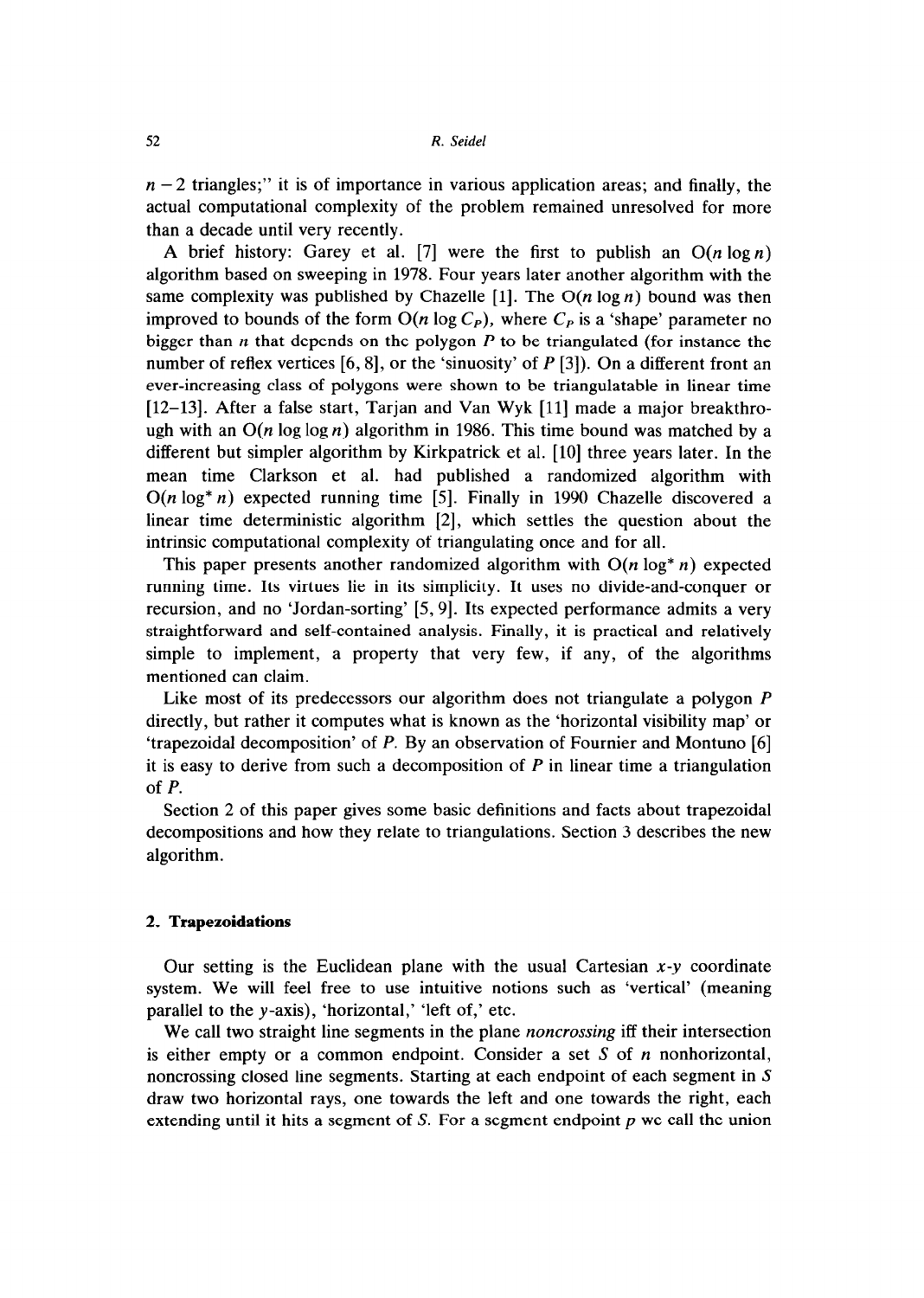

**Fig. 1. A trapezoidation of 5 segments.** 

of these two possibly truncated rays emanating from *p* the *horizontal extension*  through  $p$ . The segments of  $S$  together with the horizontal extensions through the endpoints form a plane graph, which we call the *trapezoidation* of S, or  $\mathcal{T}(S)$  for short (see Fig. 1). As each face of  $\mathcal{T}(S)$  has two horizontal sides (one of which might have length 0) we are justified in calling the faces of  $\mathcal{T}(S)$  *trapezoids.* 

What is the complexity of  $\mathcal{T}(S)$ ? If S consists of *n* segments, then there are at most 2n segment endpoints. Through each endpoint there is a horizontal extension whose endpoints in turn can contribute at most two vertices to  $\mathcal{T}(S)$ . Thus  $\mathcal{T}(S)$  has at most 6n vertices, and since it is a planar graph it follows immediately that it has  $O(n)$  edges and faces. In particular, the number of faces (trapezoids) is at most  $3n + 1$ , which can be easily established using a sweep argument.

For our purposes it would be advantageous if each trapezoid of  $\mathcal{T}(S)$  had at most two 'neighboring' trapezoids above it and at most two neighboring trapezoids below it. By this we mean that if a trapezoid has a nondegenerate upper (lower) side, then this side should have non-empty intersection with the lower (upper) sides of at most two other trapezoids. This condition holds automatically if no two distinct endpoints of segments in S have the same  $y$ -coordinate. From now on we will assume that S satisfies this 'nondegeneracy' assumption. As noted already in [5], no generality is lost with this assumption, since it can always be achieved by rotating the coordinate system by a sufficiently small amount. Better yet, this perturbative rotation can simply be simulated using a lexicographic technique: if two distinct points have the same  $\nu$ -coordinate, then the one with smaller x-coordinate is considered the 'lower' one (see Fig. 2).

We end this section by giving the connection between computing trapezoidations and triangulating simple polygons. This connection was originally established in [6] and [3]. We include it for the sake of completeness.

Let  $S = \{s_0, s_1, \ldots, s_{n-1}\}\$  be a set of *n* segments that form a simple and closed polygonal curve; i.e.  $s_i$  and  $s_{i+1}$  share a common endpoint, and  $s_i \cap s_i = \emptyset$  iff  $|i - j| > 1$  (all index arithmetic here is modulo *n*). This polygonal curve bounds a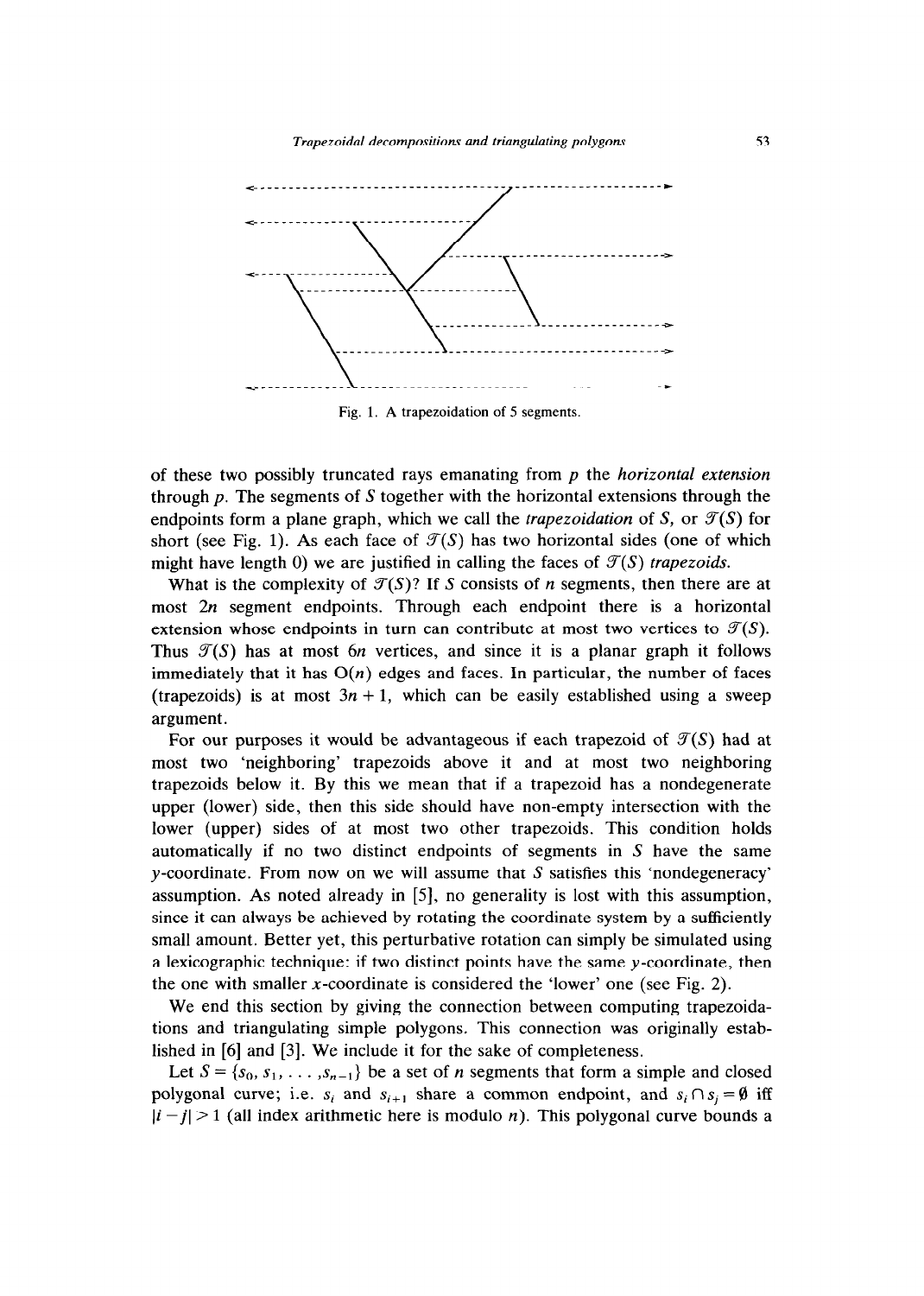

simple polygon *P* with n vertices. *Triangulating P* amounts to finding a set of  $n-3$  noncrossing diagonals of *P* that partition *P* into  $n-2$  triangles.

**Lemma 1.** Let  $S = \{s_0, s_1, \ldots, s_{n-1}\}$  be the set of edges around a simple polygor *P. If*  $\mathcal{T}(S)$  *is available, then a triangulation of P can be computed in*  $O(n)$  *time.* 

**Proof.** (Sketch) Assume that no two vertices of *P* have the same y-coordinate. As mentioned above, this assumption entails no loss of generality. We compute a triangulation of *P* from a trapezoidation  $\mathcal{T}(S)$  in three stages:

First remove from consideration all trapezoids of  $\mathcal{T}(S)$  that do not lie in the interior of *P.* 

Second, for each of the remaining trapezoids check whether it has two vertices of *P* on its boundary that do not lie on the same side. If such a pair of vertices



Fig. 2(b). Degeneracies removed by rotation of coordinate system (or lexicographic method).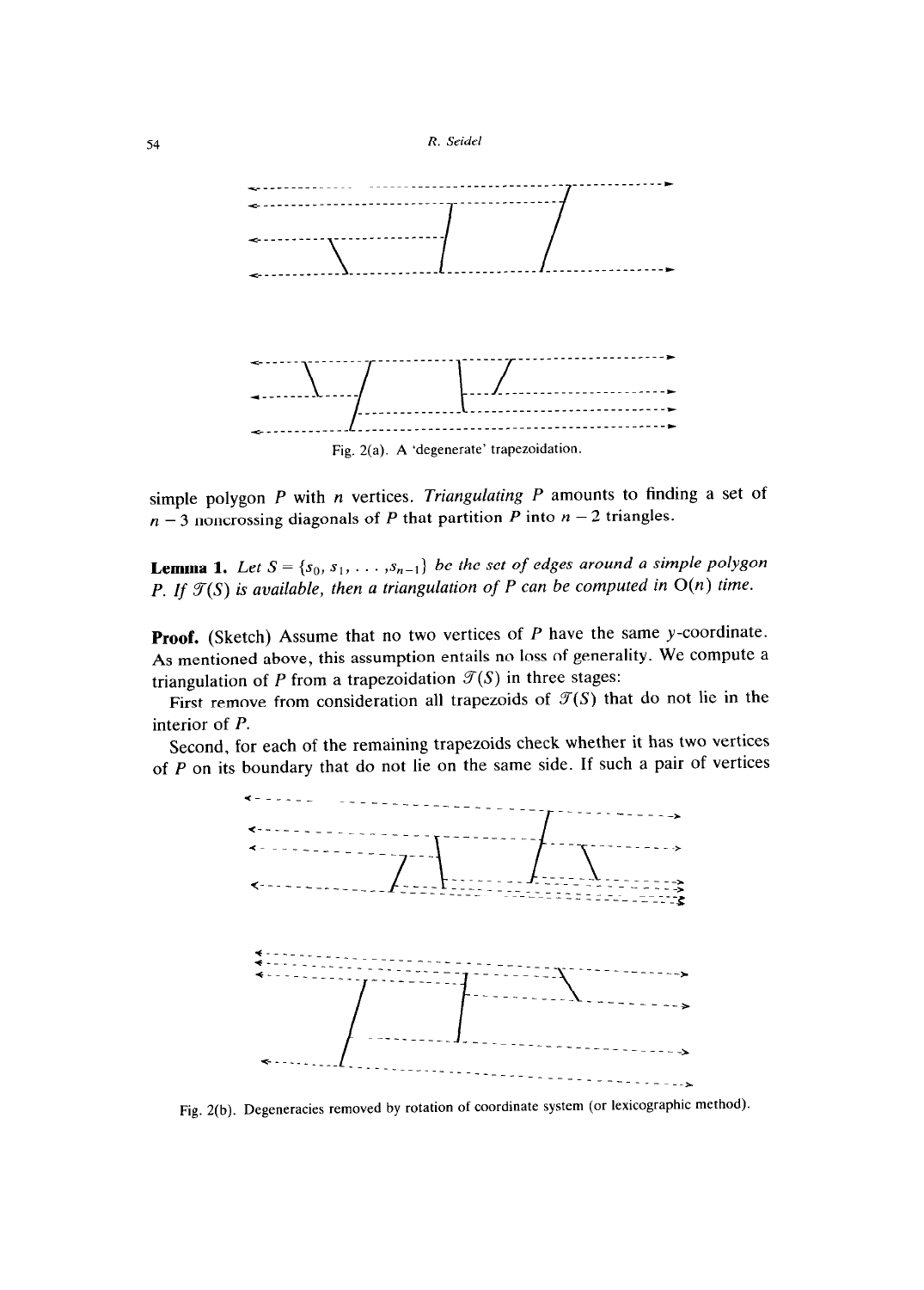*Trapezoidal decompositions and mriangulating polygons* 



Fig. 3. (a) Trapezoids inside the polygon; (b) Introducing diagonals; (c) Decomposition of polygon into pieces that are easy to triangulate.

exists draw a diagonal between them.

The diagonals introduced in the second phase partition *P* into a number of subpolygons, each of which has a very special form: its boundary consists of two y-monotone chains, one of which is a single edge. A polygon of such a form can easily be triangulated in linear time by repeatedly 'cutting off' convex corners of the y-monotone chain (see Fig. 3). For more details see [6, 3].  $\Box$ 

## 3. **The Algorithm**

For the purposes of this section we assume a representation of the trapezoidation  $\mathcal{T}(S)$  that allows for each trapezoid  $\tau \in \mathcal{T}(S)$  to determine in constant time the segments of S that bound  $\tau$  to its left and to its right (if any), the (up to two) adjacent trapezoids of  $\mathcal{T}(S)$  above  $\tau$ , and the (up to two) adjacent trapezoids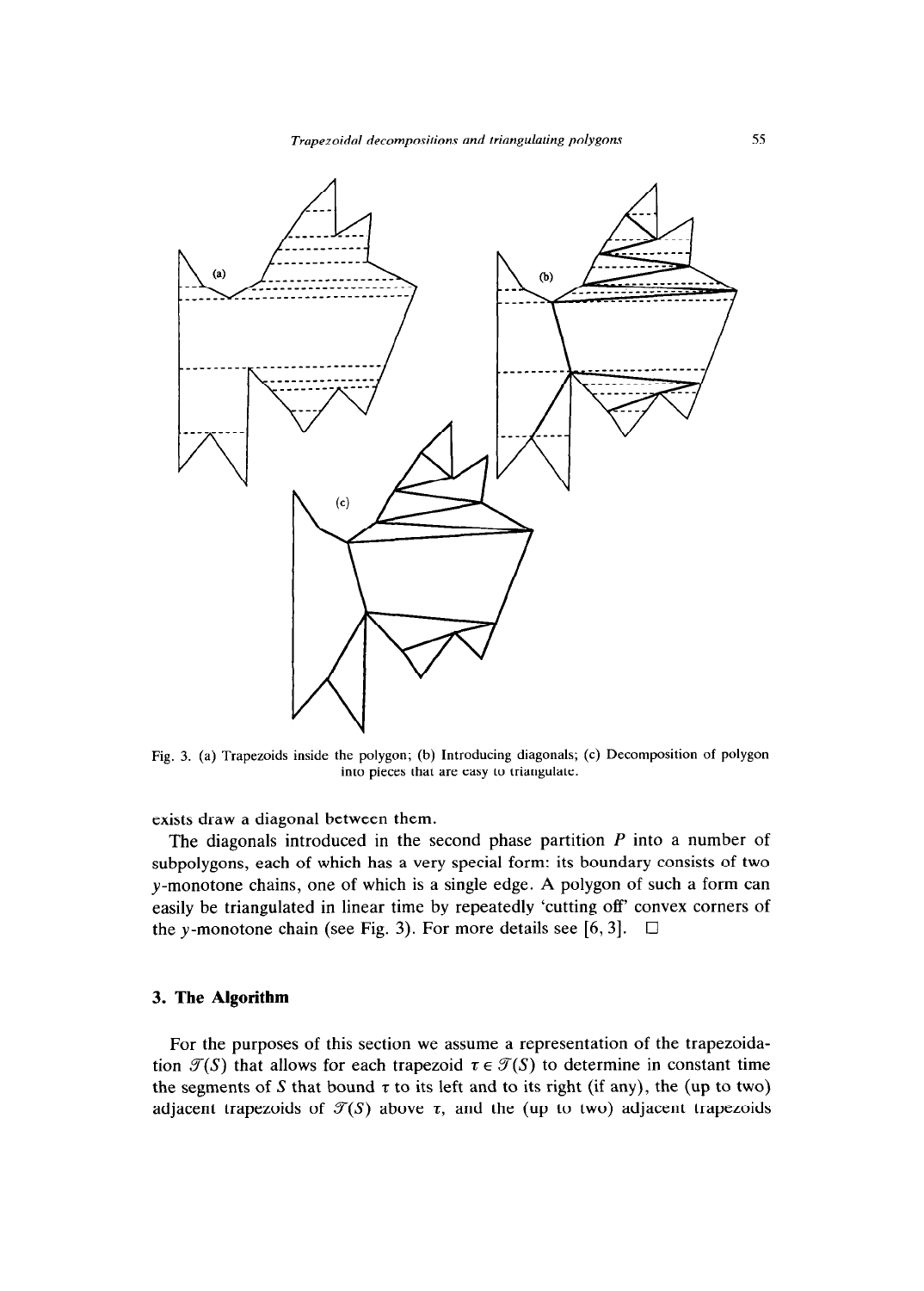below  $\tau$ . Here we assume nondegeneracy in the sense outlined in the previous section, namely that no two non-identical segment endpoints have the same y-coordinate. Again this condition can easily be simulated using lexicographic techniques. Our representation allows efficient navigation through  $\mathcal{T}(S)$ , i.e. tracing a curve C through  $\mathcal{T}(S)$  at cost proportional to the complexity of C plus the number of trapezoid traversals, provided  $C$  crosses no segment of  $S$ . Note that the size of such a representation is linear in the number of segments of S. Let  $\mathcal{Q}(S)$  be a point location query structure for  $\mathcal{T}(S)$ , i.e.  $\mathcal{Q}(S)$  is a directed acyclic graph with one source and with exactly one sink for each trapezoid of  $\mathcal{T}(S)$ . Each nonsink node has outdegree 2 and is labeled either  $X$ , in which case it has a segment of  $S$  associated with it as a key, or the node is labeled  $Y$ , in which case its associated key is a real number, namely the y-coordinate of an endpoint of some segment in  $S$  (or in other words, the horizontal extension through the endpoint). A query with query point q is supposed to proceed as follows: It starts at the source of  $\mathcal{Q}(S)$  and proceeds along a directed path to some sink whose corresponding trapezoid of  $\mathcal{T}(S)$  is to contain q. At each nonsink node along the way the decision which of the two outedges to follow is dictated by the outcome of the comparison of q with the key (At an  $X$ -node: Is q left or right of the key



**Fig. 4. A trapezoidation and an associated query structure.**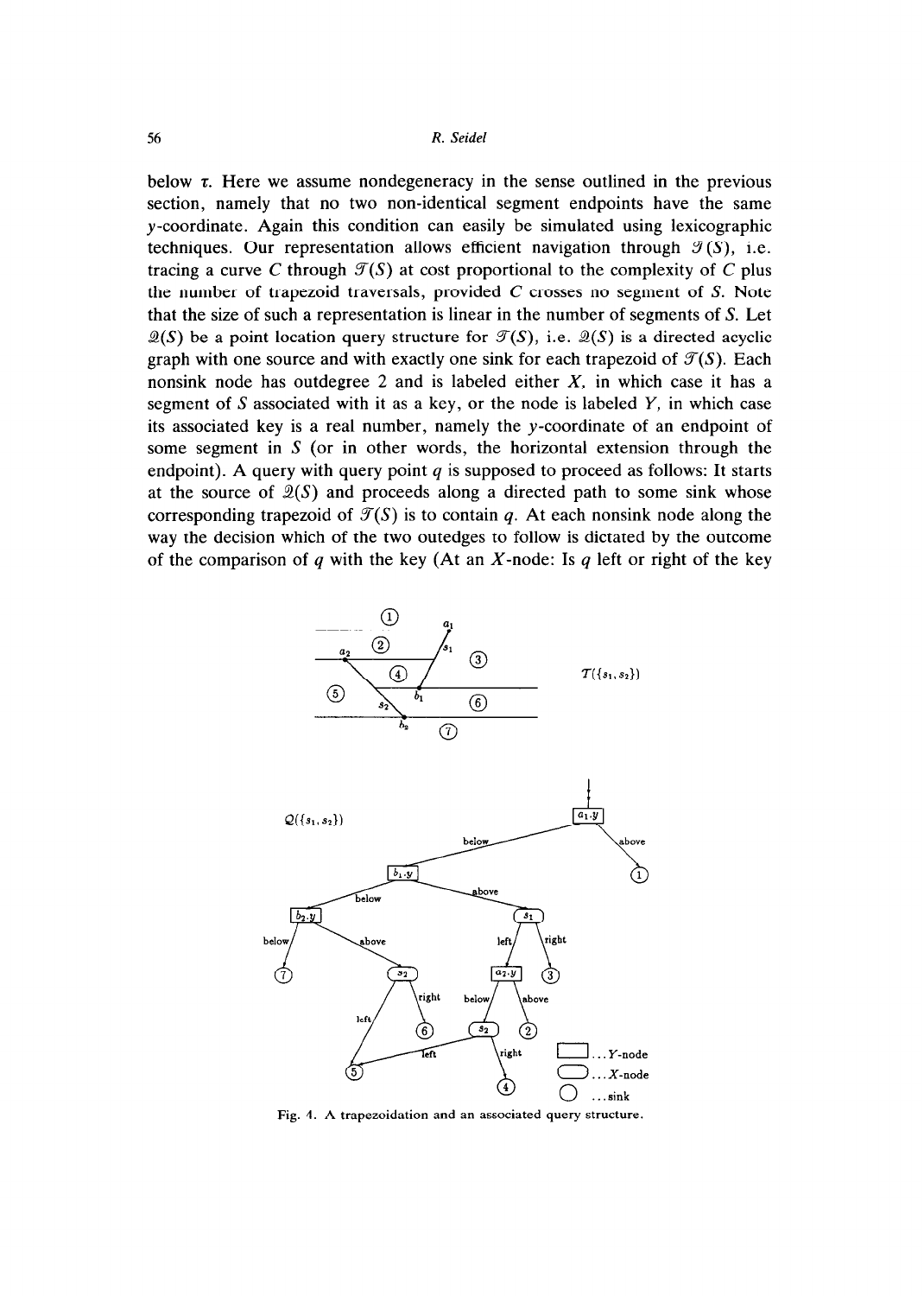segment? At a Y-node: Is *q's* y-coordinate less or greater than the key? or: Does q lie below or above the horizontal extension?). We assume that the trapezoids of  $\mathcal{T}(S)$  and the sinks of  $\mathcal{Q}(S)$  are properly correlated, i.e. for a trapezoid of  $\mathcal{T}(S)$ one can tell in constant time its corresponding sink of  $\mathcal{Q}(S)$ , and vice versa (see Fig. 4).

Let s be a nonhorizontal segment with upper endpoint a and lower endpoint **b** that crosses no segment of S, and let S' be  $S \cup \{s\}$ . We consider the problem of computing  $\mathcal{T}(S')$  and  $\mathcal{Q}(S')$ , given  $\mathcal{T}(S)$  and  $\mathcal{Q}(S)$ .

If the upper endpoint  $a$  is not an endpoint of some segment in  $S$  already, we first use  $\mathcal{Q}(S)$  to locate the trapezoid of  $\tau_a$  of  $\mathcal{T}(S)$  that contains a. We split  $\tau_a$  with a horizontal line through  $a$  to obtain a new trapezoidal decomposition  $\mathcal{T}'$ . The sink of  $\mathcal{Q}(S)$  that corresponds to  $\tau_a$  becomes a Y-node whose key is the y-coordinate of *a* and whose two successors are two new nodes, which are sinks and correspond to the two new trapezoids of  $\mathcal{T}'$ . Thus we obtained besides  $\mathcal{T}'$ also a new query structure 2'.

If a was an endpoint of some segment of S already, then let  $\mathcal{T}'$  be  $\mathcal T$  and let  $\mathcal{Q}'$ be  $2$ .

Next we proceed likewise with the lower endpoint *b* to obtain from  $\mathcal{T}'$  and  $\mathcal{Q}'$  a trapezoidation  $\mathcal{T}^{\prime\prime}$  and a corresponding query structure  $\mathcal{Q}^{\prime\prime}$ .

Now we 'thread' segment s through  $\mathcal{T}''$ , i.e. we determine all trapezoids of  $\mathcal{T}''$ that are intersected by  $s$ , cut them in two, and on each side of  $s$  we merge contiguous sequences of trapezoids that agree in their bounding segments. Thus we have obtained  $\mathcal{T}(S')$ .

We obtain  $\mathcal{Q}(S')$  as follows: For each 'new' trapezoid of  $\mathcal{T}(S')$  along s we create a new corresponding sink-node. Each sink of  $2<sup>n</sup>$  that corresponds to a trapezoid of  $\mathcal{T}''$  that is cut by s becomes an X-node whose key is s and whose two successors are the appropriate new sinks.

The time necessary to obtain  $\mathcal{T}(S')$  and  $\mathcal{Q}(S')$  from  $\mathcal{T}(S)$  and  $\mathcal{Q}(S)$  consists of the query time for locating the two endpoints of s and the 'threading time' for s. Note that the latter is proportional to the number of horizontal lines of  $\mathcal{T}(S)$  that are cut by s, or equivalently, it is proportional to the number of horizontal lines of  $\mathcal{T}(S')$  that abut upon s.

What is the total time necessary for constructing  $\mathcal{T}(S)$  and  $\mathcal{Q}(S)$  by successive insertion of the segments of S, starting with empty structures? Clearly this depends very much on the order of insertion. Note that  $\mathcal{T}(S)$  is independent of this order, but  $\mathcal{Q}(S)$  and the query time it admits very much depend on this order. It is not hard to concoct bad examples: Consider, for instance, a set S of n vertical segments that all intersect the  $x$ -axis. If these segments are inserted by increasing  $x$ -coordinate, then the resulting query structure will have very long source-sink paths and locating a query point on the  $x$ -axis to the right of all segments will take  $O(n)$  time.

In the following we argue that if the segments of S are inserted in *random*  order, with each ordering occuring equally likely, then  $\mathcal{Q}(S)$  will behave nicely in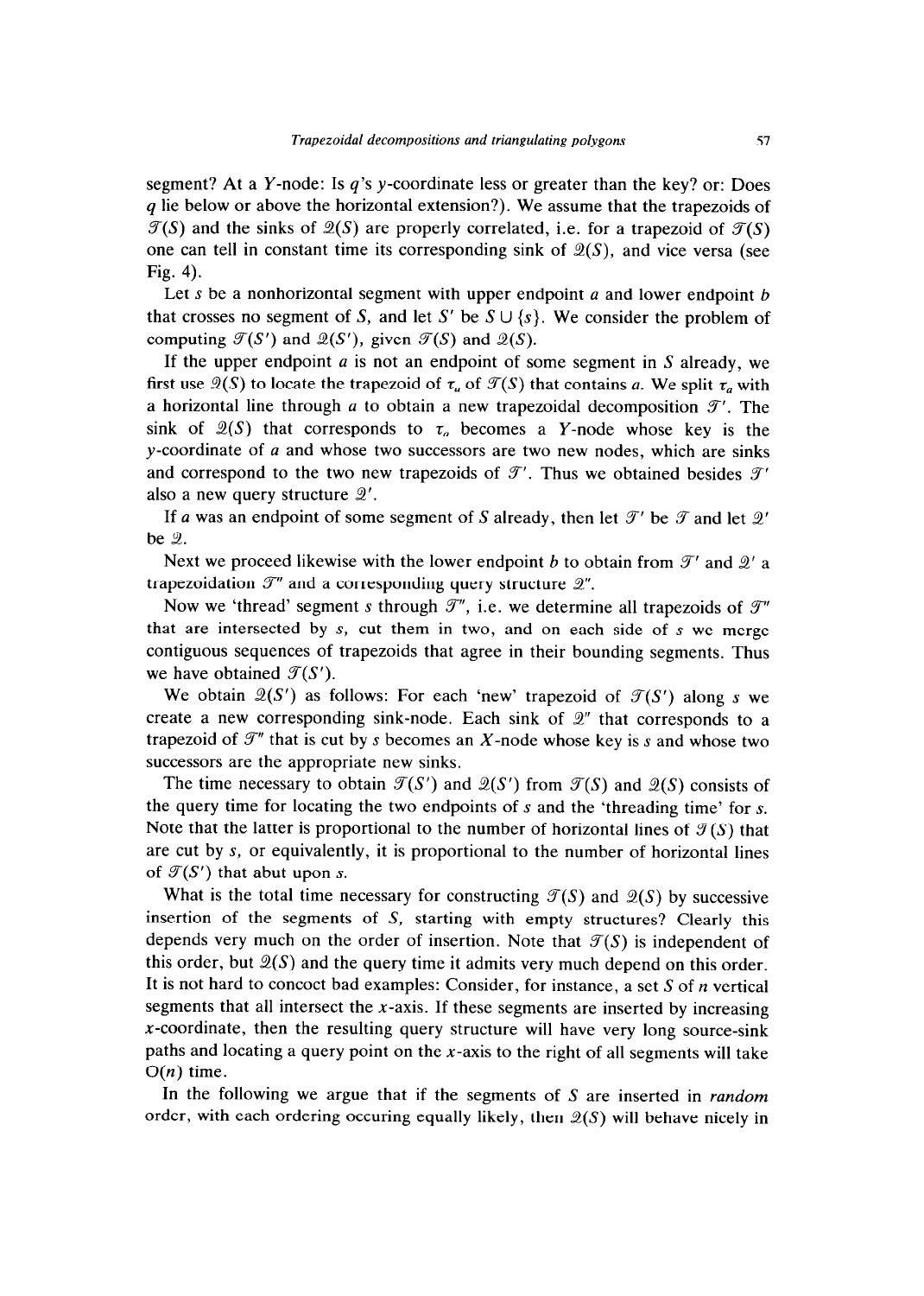expectation, and the overall expected construction time will be reasonable. For this purpose we will need to show something about the expected point location query time and the expected 'threading' time.

**Lemma 2.** Let  $s_1, \ldots, s_n$  be a random ordering of the segments of S, and let  $S_i = \{s_1, \ldots, s_i\}$  *for*  $0 \le i \le n$ *. For*  $1 \le i \le n$  *the expected number of horizontal lines of*  $\mathcal{T}(S_{i-1})$  *that are intersected by the relative interior of s<sub>i</sub> is at most* 4.

**Proof.** For a segment  $s \in S_i$  let deg(s,  $\mathcal{T}(S_i)$ ) denote the number of horizontal extensions of  $\mathcal{T}(S_i)$  that abut upon  $s_i$ , i.e. they end in the relative interior of s.

As the number of horizontal extensions of  $\mathcal{T}(S_{i-1})$  that are intersected by  $s_i$  is the same as the number of horizontal extensions of  $\mathcal{T}(S_i)$  that abut upon  $s_i$ , we are interested in the expected value  $Exp(deg(s, \mathcal{T}(S_i)))$ .

As there are at most 2i horizontal extensions in  $\mathcal{T}(S_i)$ , each abutting upon at most two segments, we have  $\sum_{s \in S_i} \deg(s, \mathcal{T}(S_i)) \leq 4i$ . Because of the random ordering,  $s_i$  is any one of the *i* segments in  $S_i$  with equal probability. Thus  $Exp(deg(s_i, \mathcal{T}(S))) \leq 4. \quad \Box$ 

Let  $H_n = 1 + 1/2 + 1/3 + \cdots + 1/n$ , and recall that  $H_n = \Theta(\log n)$ , in particular for  $n>1$  we have  $log_e n < H_n < 1 + log_e n$ .

**Lemma 3.** Let  $s_1, \ldots, s_n$  be a random ordering of the segments of S, and let  $S_i = \{s_1, \ldots, s_i\}$  for  $0 \le i \le n$ . For  $1 \le i \le n$  let  $\mathcal{T}(S_i)$  and  $\mathcal{Q}(S_i)$  be the trapezoid*ation and query structure for*  $S_i$  *obtained from*  $\mathcal{T}(S_{i-1})$  *and*  $\mathcal{Q}(S_{i-1})$  *by inserting segment si. If q is any query point, then, taken over all orderings of S, the expected number of key comparisons necessary to locate q in*  $\mathcal{T}(S_n)$  *using*  $\mathcal{Q}(S_n)$  *is at most .5H,, i.e. O(logn).* 

**Proof.** Let  $\tau_i$  be the trapezoid in  $\mathcal{T}(S_i)$  that contains *q*. Assuming  $\tau_{i-1}$  is known, what is  $E_i$ , the expected number of comparisons necessary to identify  $\tau_i$ ? In other words, assuming we know the trapezoid of  $\mathcal{T}(S_{i-1})$  that contains q, what is the expected number of comparisons necessary to determine the trapezoid of  $\mathcal{T}(S_i)$ that contains *q?* 

Clearly no comparisons are necessary if  $\tau_{i-1}$  and  $\tau_i$  are the same. If they are different, then at least one of the sides of  $\tau_i$  has to be part of the new segments  $s_i$ or part of the horizontal extension through one of the endpoints of  $s_i$ .

If the right side of  $\tau_i$ , is part of  $s_i$ , then exactly one comparison is necessary to identify  $\tau_i$ , namely an X-comparison between q and  $s_i$ . Because of the random ordering every one of the *i* segments of  $S_i$  has the same chane  $1/i$  of being  $s_i$ . Thus the probability that  $s_i$  happens to be the segment bounding  $\tau_i$  to its right is at most  $1/i$  ( $\tau_i$  might be unbounded to the right). Thus the expected number of comparisons between q and the right side of  $\tau_i$  is at most  $1/i$ . By symmetry the same holds for the left side of  $\tau_i$ .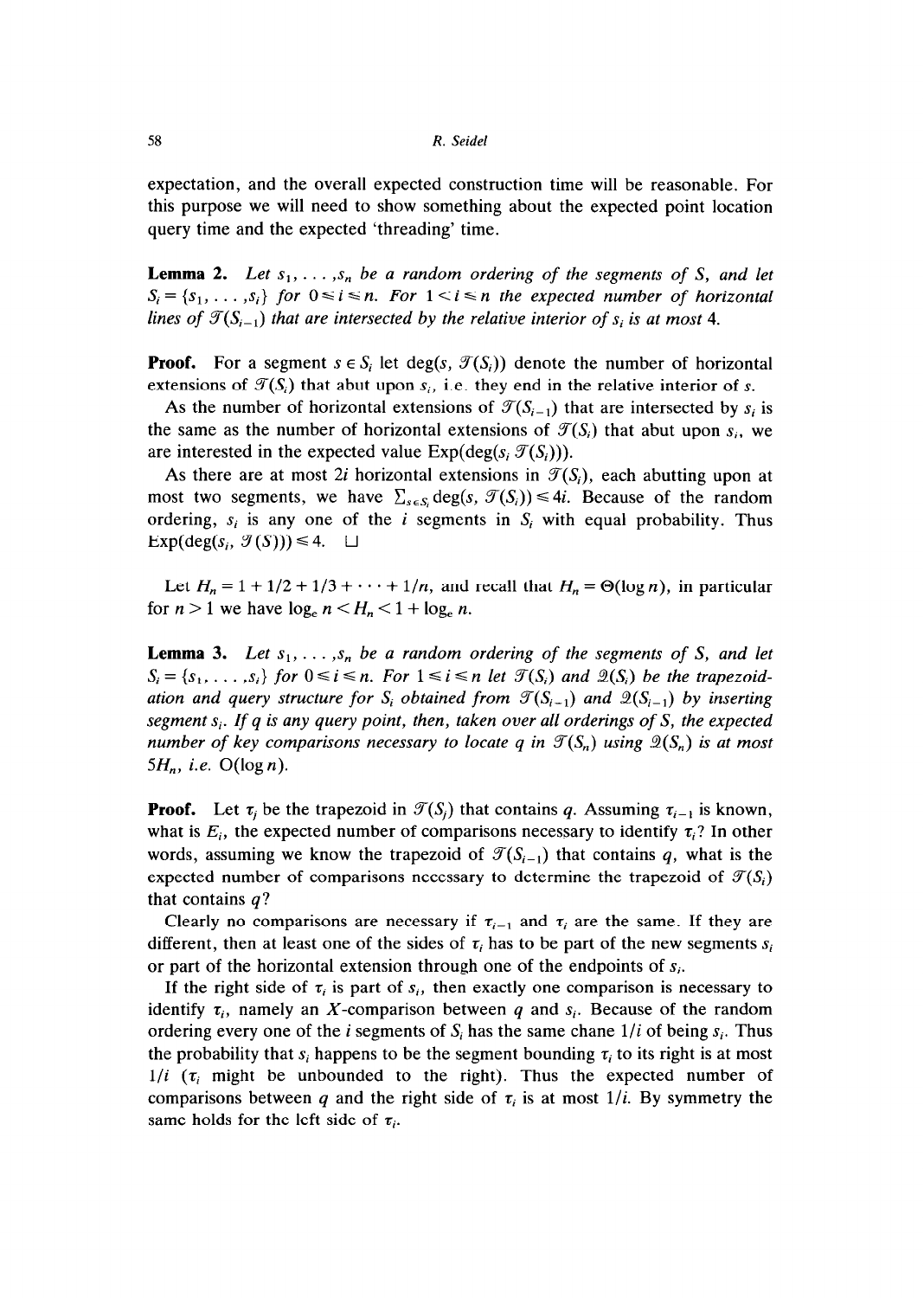Similarly, if the upper side of  $\tau_i$  is part of a horizontal extension through an endpoint of  $s_i$ , then one comparison is necessary to identify  $\tau_i$ , namely a Y-comparison between *q* and that extension. Again, because of the random ordering this happens with probability  $1/i$  at most, and thus the expected number of comparisons between *q* and the upper side of  $\tau_i$  is at most 1/*i*. The same holds for the lower side of  $\tau_i$ .

Thus the expected number of comparisons between  $q$  and the sides of  $\tau_i$  is at most *4/i.* (Note that here we are exploiting the fact that the expectation of a sum of random variables is simply the sum of the individual expectations, even if the random variables are dependent.) However, Mike Hohmeyer at U.C. Berkeley has pointed out that one additional kind of comparison can occur: Assume the upper side of  $\tau_i$  is part of the horizontal extension of an endpoint of  $s_i$  (which happens with probability at most  $1/i$ , in particular assume the upper side of  $\tau_i$  is the horizontal extension of the lower endpoint of  $s_i$ . In addition assume that no horizontal extension abuts upon the relative interior of  $s_i$  and that no other segment of  $S_i$  shares an endpoint with  $s_i$ . This means that the segment  $s_i$  is contained in the interior of the trapezoid  $\tau_{i-1}$ . By the way we obtain the query structure  $\mathcal{Q}(S_i)$  from  $\mathcal{Q}(S_{i-1})$  it is clear that in order to locate q in  $\tau_i$  at first also a comparison between  $q$  and the horizontal extension of the *upper* endpoint of  $s_i$ has to be made. Thus if this particular configuration occurs, one additional comparison has to be performed with probability at most l/i.

It follows that  $E_i$ , the expected number of comparisons necessary to ascertain that *q* lies in  $\tau_i$  knowing that it lies in  $\tau_{i-1}$  is at most 5/*i*.

To prove the lemma it now suffices to observe that the expected overall query time is clearly  $\sum_{1 \le i \le n} E_i$ .  $\square$ 

Lemmas 2 and 3 together with the preceding discussion immediately imply the following theorem.

**Theorem 1.** *Let S be a set of n noncrossing, nonhorizontal line segments in the plane. Let the trapezoidation*  $\mathcal{T}(S)$  and the query structure  $\mathcal{Q}(S)$  be built *incrementally by inserting the segments of S in random order.* 

(1) *The expected time necessary to build*  $\mathcal{T}(S)$  *and*  $\mathcal{Q}(S)$  *in*  $O(n \log n)$ *.* 

(2) The expected size of  $\mathfrak{D}(S)$  is  $O(n)$ .

(3) For any query point q the expected time for locating q in  $\mathcal{T}(S)$  via  $\mathcal{Q}(S)$  is  $O(\log n)$ .

*(All expectations are with respect to the random ordering of S, where each permutation of S is assumed to occur equally likely.)* 

In the following we show that if  $S$  is the set of segments of a simple polygonal chain, then  $\mathcal{T}(S)$  and  $\mathcal{Q}(S)$  can be built even faster.

The expensive part of inserting a segment seems to be the location queries for its endpoints. How could one do without them? If S derives from a polygonal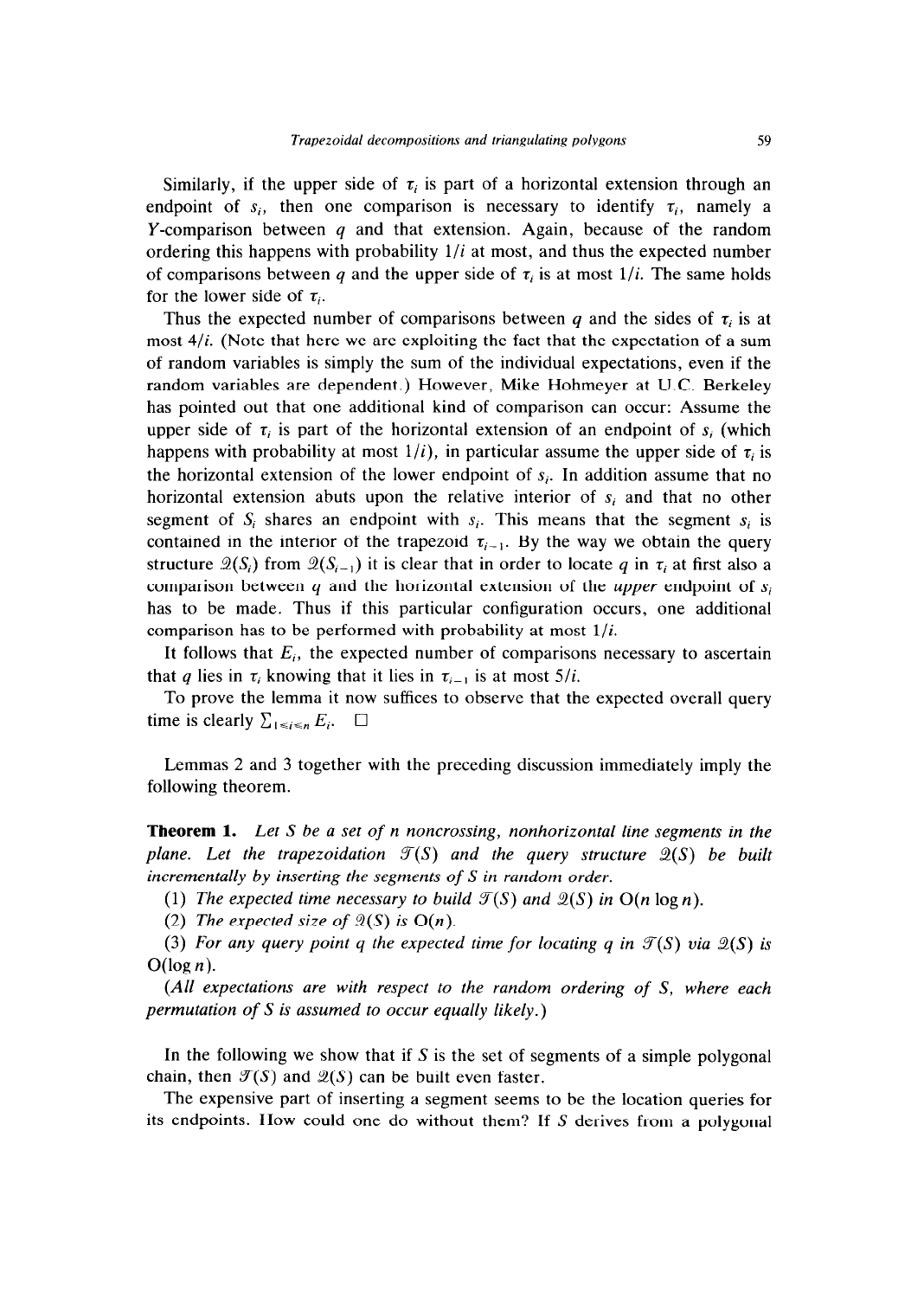chain C, then an obvious fix seems to be to insert the segments in order along C. This way one endpoint of  $s_i$  coincides with an endpoint of the just inserted segment  $s_{i-1}$  whose location is known. The location of the other endpoint could be determined while 'threading'  $s_i$  through the current trapezoidation. Unfortunately this strategy forgoes the use of randomization, and it is not true any more that the expected cost of 'threading'  $s_i$  through the current trapezoidation is constant. Indeed it is not hard to concoct examples where this 'threading' cost is  $O(i)$  for  $n/2 \le i \le n$ , which leads to an  $O(n^2)$  algorithm.

We will pursue the following strategy: We will still insert the segments in random order. But every once in a while we will stop and locate all endpoints (which are vertices of  $C$ ) in the current trapezoidation by tracing out  $C$ . To document the efficiency of this approach we will need two lemmas: one tells how much this intermediate location information helps with the searches later on; the other one tells how expensive it is to trace  $C$  through the current trapezoidation.

**Lemma 4.** Let  $s_1, \ldots, s_n$  be a random ordering of the segments of S, and let  $S_i = \{s_1, \ldots, s_i\}$  for  $0 \le i \le n$ . For  $1 \le i \le n$  let  $\mathcal{T}(S_i)$  and  $\mathcal{Q}(S_i)$  be the trapezoida*tion and query structure for S<sub>i</sub> obtained from*  $\mathcal{T}(S_{i-1})$  *and*  $\mathcal{Q}(S_{i-1})$  *by inserting segment*  $s_i$ . Let  $1 \le j \le k \le n$ . If q is a query point whose location in  $\mathcal{T}(S_i)$  is *known (along with the corresponding sink node of*  $\mathcal{Q}(S_i)$ *), then q can be located via*  $\mathcal{Q}(S_k)$  *in*  $\mathcal{T}(S_k)$  *in expected time at most*  $5(H_k-H_i)$ *, which is*  $O(log(k/i))$ *.* 

*(The expectation is with respect to all possible orderings of S.)* 

**Proof.** Proceed as in the proof of Lemma 3. However, the expected query time in this case is  $\sum_{j \leq i \leq k} E_i$ .  $\Box$ 

**Lemma 5.** *Let S be a set of n noncrossing, nonhorizontal segments in the plane and let R be a random subset of S of size r. Let Z be the number of intersections between horizontal trapezoid sides of*  $\mathcal{T}(R)$  *and segments in S\R. The expected value of Z is at most*  $4(n - r)$ , where the expectation is over all subsets R of S of *size r.* 

**Proof.** For  $T \subset S$  and  $s \in T$  let deg(s,  $\mathcal{T}(T)$ ) denote the number of horizontal extensions of endpoints of segments in *T* that abut upon the relative interior of s. As every horizontal extension abuts upon at most two segments we have  $\sum_{s \in T} \deg(s, \mathcal{T}(T)) \leq 4 |T|$ .

For  $R \subset S$  and  $s \notin R$  observe that the number of horizontal trapezoid sides of  $\mathcal{T}(R)$  that are intersected by s is exactly deg(s,  $\mathcal{T}(R \cup \{s\})$ ). We are interested in

$$
\frac{1}{\binom{n}{r}}\sum_{\substack{R\subset S\\ |R|=r}}\sum_{s\in S\setminus R}\deg(s,\ \mathcal{T}(R\cup\{s\})).
$$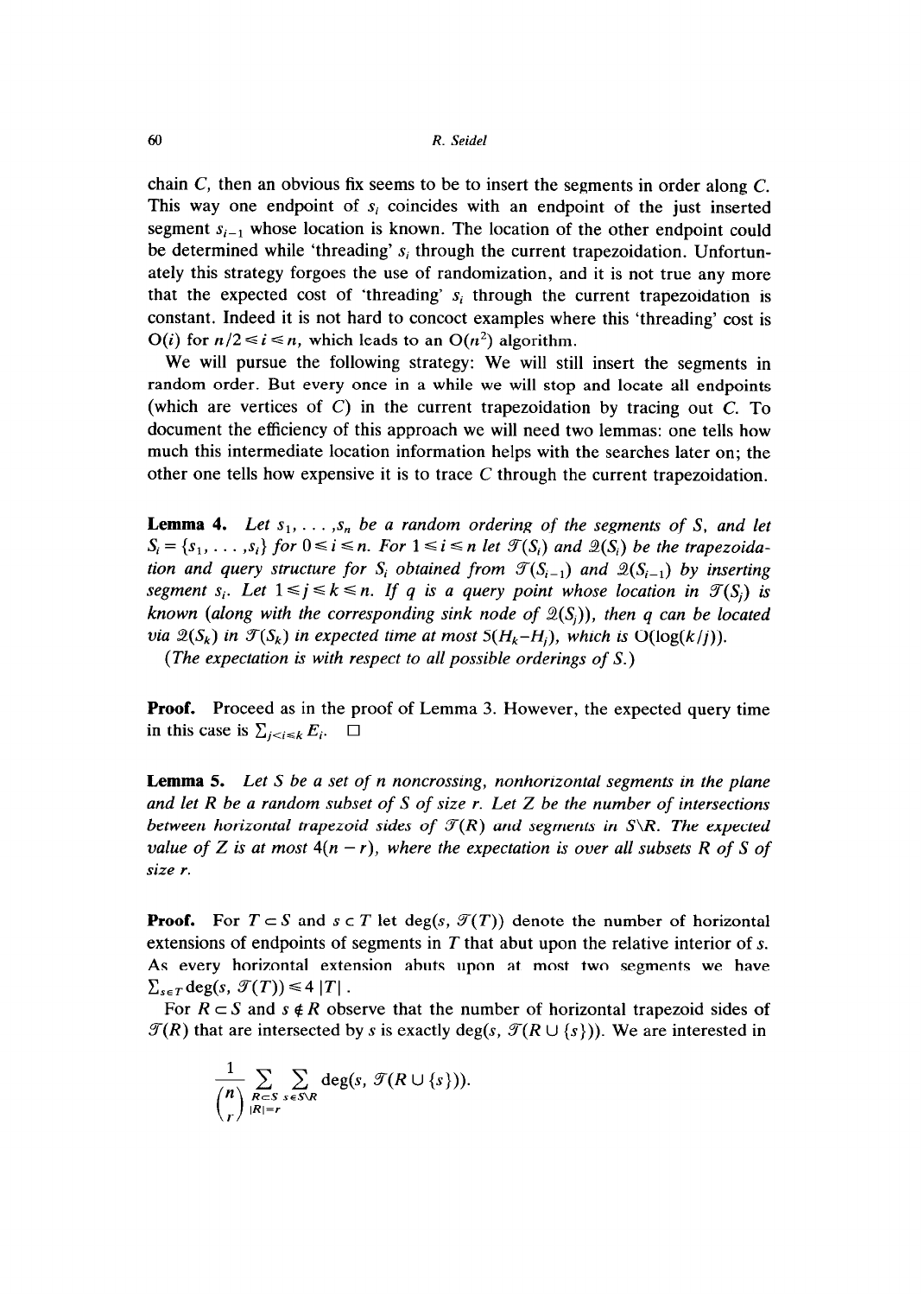Expressing this double sum slightly differently, this is the same as

$$
\frac{1}{\binom{n}{r}}\sum_{\substack{R'\subset S\\|R'|=r+1}}\sum_{\substack{s\in R'\\s\in S}}\deg(s,\ \mathcal{I}(R'))
$$
\n
$$
\leqslant \frac{1}{\binom{n}{r}}\sum_{\substack{R'\subset S\\|R'|=r+1}}4|R'|=4(r+1)\frac{\binom{n}{r+1}}{\binom{n}{r}}=4(n-r). \qquad \Box
$$

Before presenting the final algorithm and its analysis a bit of notation: Let  $log<sup>(i)</sup> n$  denote the *i*th iterated logarithm, i.e.  $log<sup>(0)</sup> n = n$  and for  $i > 0$  we have  $\log^{(i)} n = \log(\log^{(i-1)} n)$ . For  $n > 0$  let  $\log^* n$  denote the largest integer l so that  $\log^{(l)} n \ge 1$ , and for  $n > 0$  and  $0 \le h \le \log^* n$  let  $N(h)$  be shorthand for  $\lceil n/\log^{(h)} n \rceil$ .

The input to the algorithm below is a simple polygonal chain C of *n* segments in consecutive order along C.

- (1) Generate  $s_1, s_2, \ldots, s_n$ , a random ordering of the segments of C
- (2) Generate  $\mathcal{T}_1$ , the trapezoidation for the set  $\{s_1\}$  along with the corresponding search structure  $\mathcal{Q}_1$ .
- (3) For  $h = 1$  to  $\log^* n$  do
	- $(3.1)$  **For**  $N(h 1) < i \leq N(h)$  **do** 
		- (3.1.1) Obtain trapezoidation  $\mathcal{T}_i$  and search structure  $\mathcal{Q}_i$  from  $\mathcal{T}_{i-1}$  and  $\mathcal{Q}_{i-1}$  by inserting segment  $s_i$ .
	- (3.2) Trace C through  $\mathcal{T}_{N(h)}$  to determine for each endpoint of all non-inserted segments the containing trapezoid of  $\mathcal{T}_{N(h)}$ .
- $(4)$  **For**  $N(\log^* n) < i \leq n$  **do** 
	- (4.1) Obtain trapezoidation  $\mathcal{T}_i$  and search structure  $\mathcal{Q}_i$  from  $\mathcal{T}_{i-1}$  and  $\mathcal{Q}_{i-1}$ by inserting segment  $s_i$ .

What is the expected running time of this algorithm? We assume that Step 1 can be executed in linear time (see Section 4 for a discussion of this assumption). Step 2 takes constant time.

For Step 3 let us consider some *h*, with  $1 \le h \le \log^* n$ . By Lemma 5 Step 3.2 can be performed on  $O(n)$  expected time. What about Step 3.1? The expected cost of Step 3.1.1, inserting segment  $s_i$ , is the sum of the expected time necessary to locate  $s_i$ 's endpoints in  $\mathcal{T}_{i-1}$  and the expected time for 'threading'  $s_i$  through  $\mathcal{T}_{i-1}$ . By Lemma 2 the latter is constant. Since the location of  $s_i$ 's endpoints in  $\mathcal{T}_{N(h-1)}$  is known already, by Lemma 4 the expected location time is only  $O(log(i/N(h-1)))$ . Since  $i \le n$  and  $N(h-1) = \lfloor n/\log^{(h-1)} n \rfloor$ , this is  $O(log^{(h)} n)$ . For fixed *h* Step 3.1.1 is executed at most  $N(h) = \lfloor n/\log^{(h)} n \rfloor$  times. Thus for fixed *h* the total cost of Step 3 is  $O(n)$ , and hence the entire expected cost of step 3 over all *h* is  $O(n \log^* n)$ .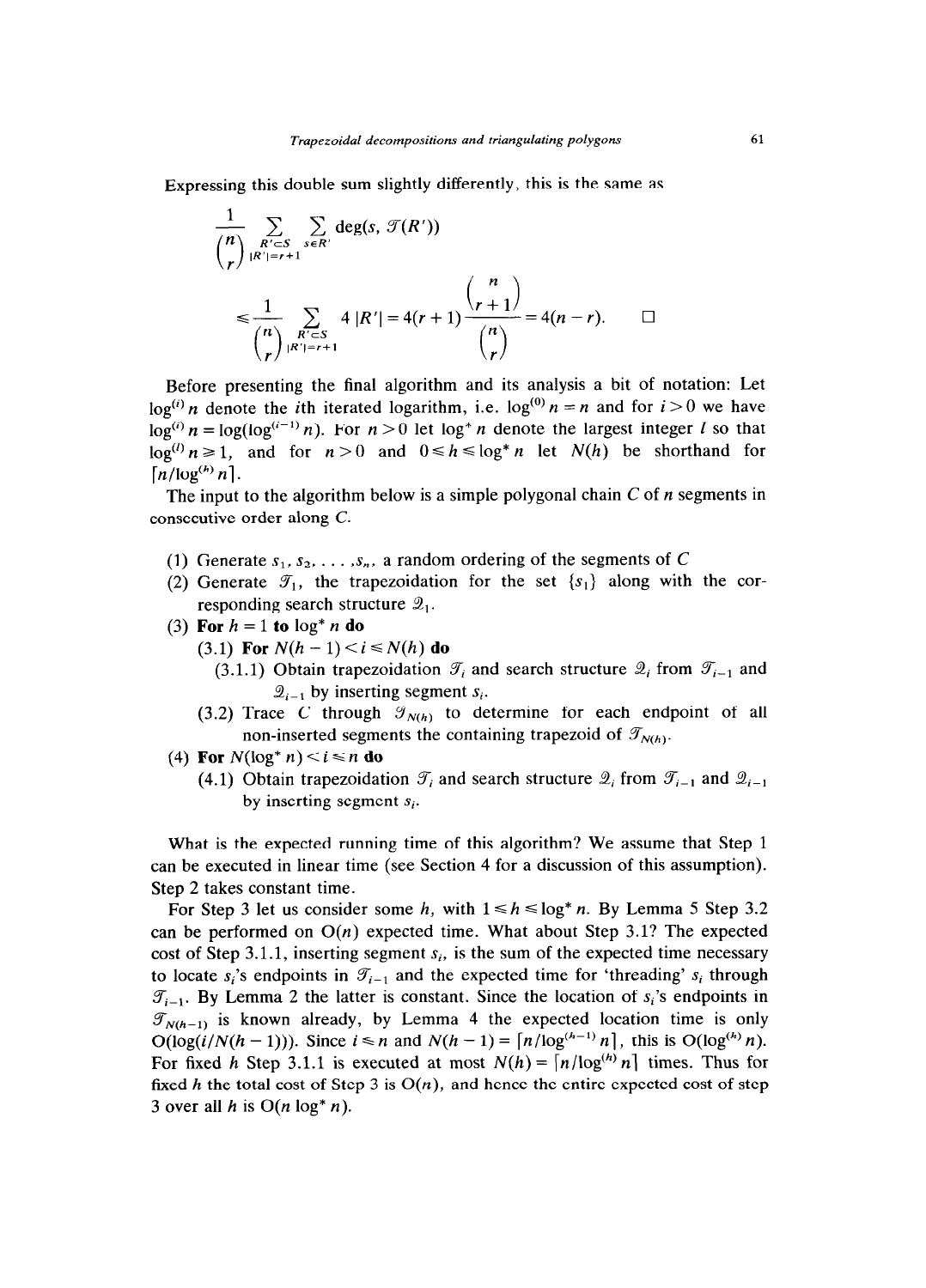#### *62 R. Seidel*

The analysis for step 4 is similar to the one of Step 3.1. Note that  $N(\log^* n) \ge n/e$ , and therefore the expected point location cost is constant. It follows that Step 4 takes  $O(n)$  expected time. Thus we have proved the following theorem.

**Theorem 2.** *Let S be a set of n noncrossing segments in the plane that are presented as a simple polygonal chain C. The above algorithm computes the trapezoidation*  $\mathcal{T}(S)$  along with a point location structure  $\mathcal{Q}(S)$  for this trapezoida*tion in expected time*  $O(n \log^* n)$ . *The point location structure uses expected*  $O(n)$ *space and admits an expected* O(log *n) query time.* 

This theorem admits easy generalizations. Note that the algorithm exploits only one property of the chain  $C$ , namely its connectedness. If S was presented as a connected plane graph G with the order of the incident edges around each vertex given explicitly, then the result would continue to hold. Only the tracing of Step 3.2 of the algorithm would have to be performed in order of some graph traversal of G. Allowing the graph G to have several connected components leads to a unification of Theorems 1 and 2.

**Theorem 3.** *Let S be a set of n noncrossing segments in the plane that are presented as a plane graph with k connected components. Let*  $\mathcal{T}(S)$  be the *trapezoidation of S.* 

*Trapezoidation*  $\mathcal{T}(S)$  along with a query structure  $\mathcal{Q}(S)$  can be built in time  $O(n \log^* n + k \log n)$ .

*The expected size of*  $2(S)$  *is O(n).* 

For any query point q the expected time for locating q in  $\mathcal{T}(S)$  via  $\mathcal{Q}(S)$  is  $O(\log n)$ .

**Proof.** Apply the algorithm outlined above, but modify Step 3.2 so as to trace the segments of each connected component of the graph through the current trapezoidation in the order of some graph traversal, say, depth-first-search. In order to start the tracing of one connected component, one of its vertices has to be located in the current trapezoidation. Because of Lemma 3 the cumulative expected cost for this over the entire algorithm is  $O(log n)$  per component.  $\square$ 

## *4.* **Remarks**

An algorithm somewhat similar to the one described in this paper has also been discovered by Clarkson, Cole, and Tarjan [4]. However, their approach is based on divide-and-conquer and the main thrust of their approach is towards a fast parallel trapezoidation algorithm.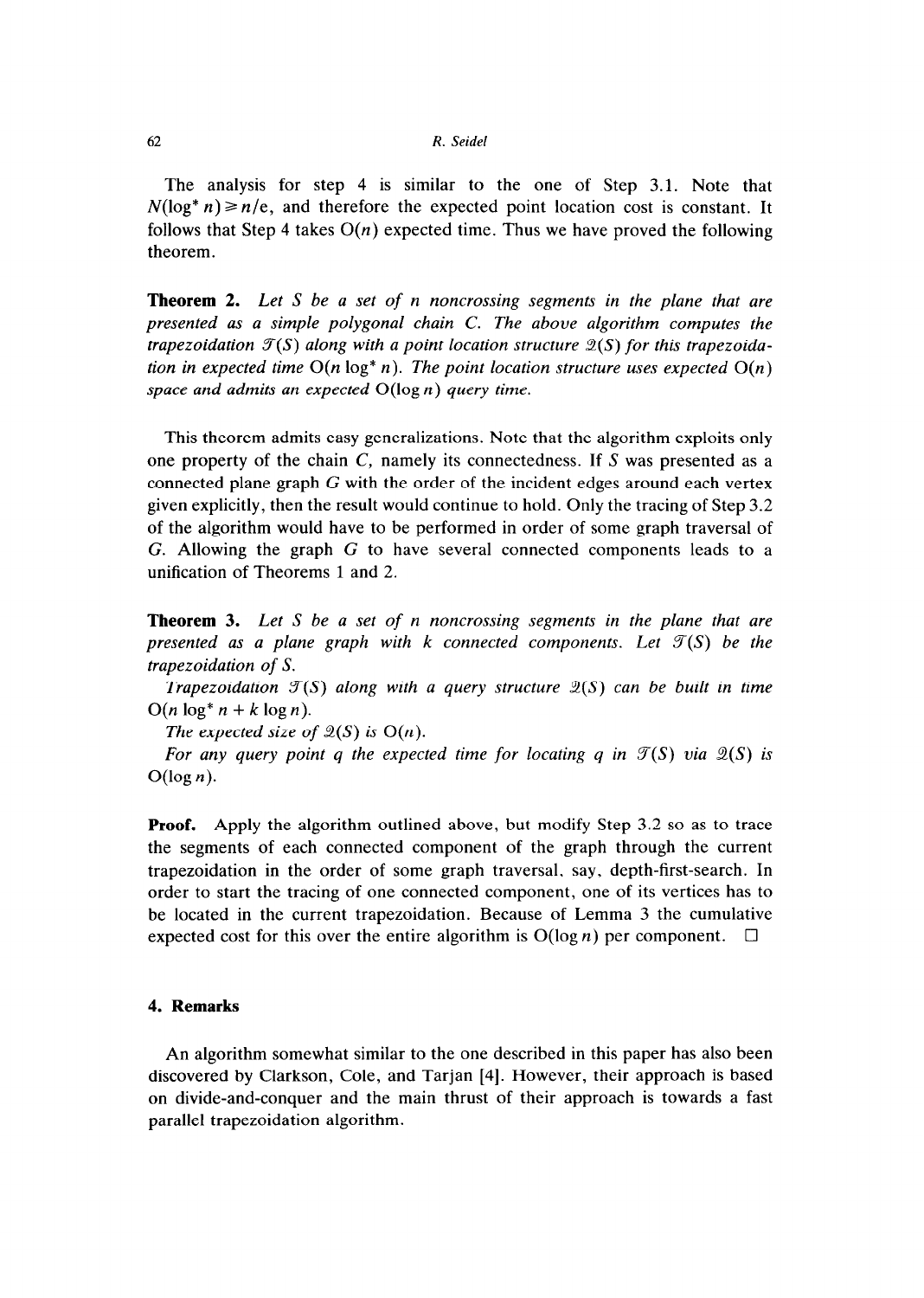Our algorithm can be viewed as a holistic version of the divide-and-conquer algorithm in [4] or its predecessor in [5]. The  $log^* n$  stops in our segment insertion routine at which the curve is traced through the current trapezoidation correspond to the  $log^* n$  levels of recursion in the divide-and-conquer algorithms. However, by always dealing with the global trapezoidation our algorithm avoids the myopia brought about by the very high divisiveness of the divide-and-conquer algorithms.

The algorithm presented in this paper seems to require that every one of the  $n!$ permutations of  $n$  segments can be generated with equal likelihood. This might seem unsatisfactory from the theoretical point of view, since this requires  $\Theta(n \log n)$  random bits. As a matter of fact this makes the main result of this paper questionable at best, if a model of computation is used that requires unit cost for single random bits. For our result to be interesting we need to be able to obtain random integers distributed over a polynomially sized range at unit *cost.*  However, such a model of computation is not at all unreasonable: From the practical point of view today's pseudo-random number generators do provide such 'random' integers at unit cost. From the theoretical point of view it seems unfair to work with a uniform cost model for the arithmetic but with a bit model for the randomness. Note that if a bit model is assumed throughout, then the number of random bits required is proportional to the input size (measured in bits, of course).

The question of estimating the probability that the running time of our algorithm significantly exceeds its expectation is currently being investigated.

### **Acknowledgements**

I would like to thank Mike Hohmeyer for pointing out an error in the original version of the proof of Lemma 3. I would also like to thank Emo Welzl for inviting me to the Freie Universität Berlin. I doubt this research would have happened without the stimulating visit there.

#### **References**

- [l] B. Chazelle, A theorem on polygon cutting with applications, Proc. 23rd Annual IEEE Symp. on Found. of Comput. Sci. (1982) 339-349.
- [2] B. Chazelle, Triangulating a simple polygon in linear time, Princton Univ. Computer Science Tech. Rep. CS-TR-264-90; to appear in Proc. 31st Annual IEEE Symp. on Found. of Comput. Sci. (1990).
- [3] B. Chazelle and J. Incerpi, Triangulation and shape-complexity, ACM Trans. on Graphics 3  $(1984)$  135-152.
- [4] K. Clarkson, R. Cole and R.E. Tarjan, Randomized parallel algorithms for trapezoidal diagrams, to appear in Proc. 7th ACM Symposium on Computational Geometry (1991).